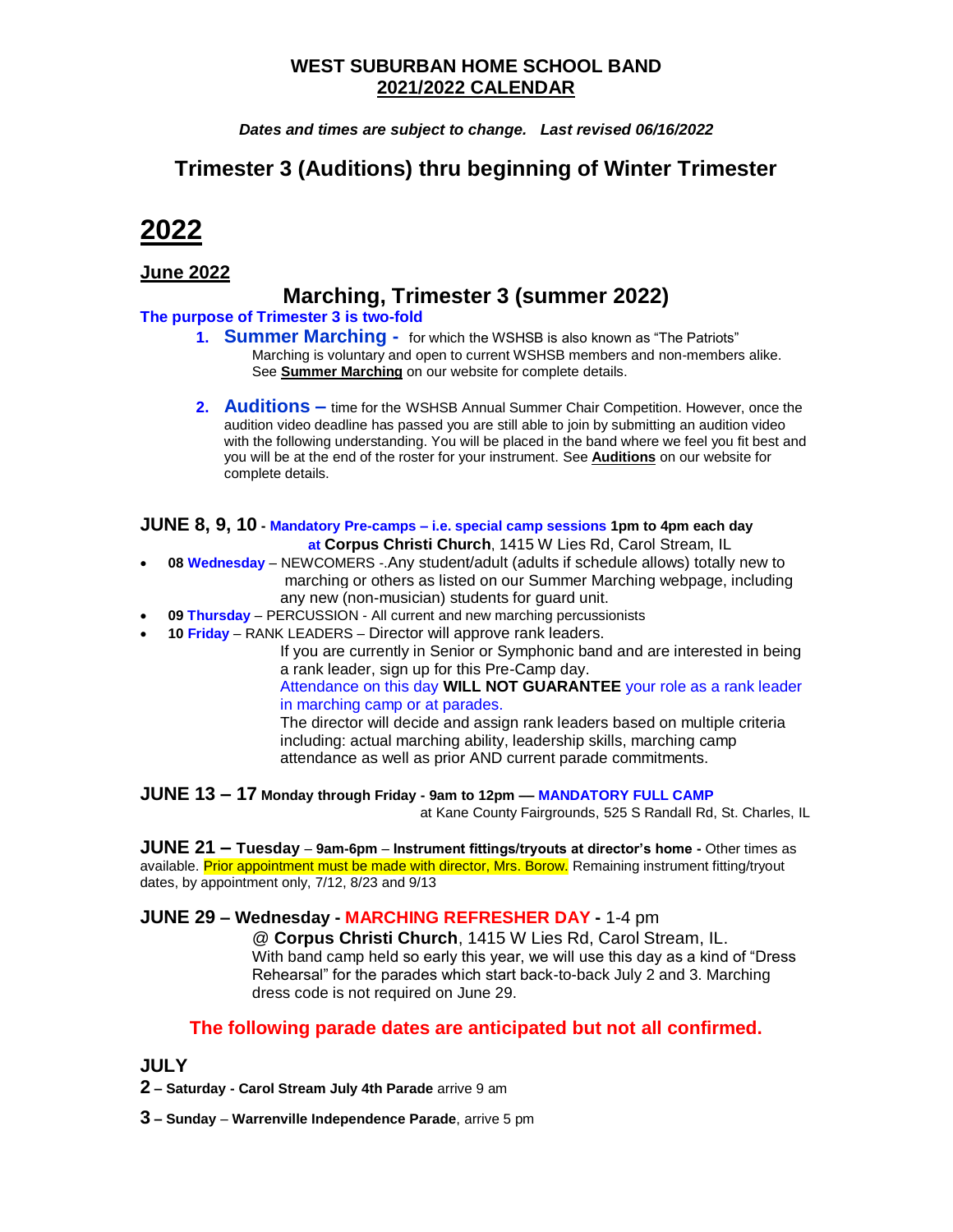### **7 – Thursday** 9am-9pm, **Concert Senior and Symphonic AUDITION MUSIC RELEASE**

music must be picked-up ONLY THIS DAY at the director's home See **Auditions** on our website for complete details.

**NOTE: Junior band members should NOT COME on 7/7.** They have no music to pick-up. The Junior audition comes entirely from the **Essential Elements book**. See the Junior audition requirements. REMINDER for Adult Helpers – no audition required for Cadet or Junior band. Adult helpers wishing to move up to Senior or Symphonic need to produce a one-time, acceptable audition.

#### **10 – Sunday - West Chicago Railroad Days Parade**, arrive 12 noon

**12 – Tuesday** – **9am-6pm** – **Instrument fittings/tryouts at director's home -** other times as available Prior appointment must be made with director, Mrs. Borow. Remaining instrument fitting/tryout dates, by appointment only, 8/23 and 9/13

#### **30 – Saturday** – **Streamwood Summer Celebration**, arrive 9:30 am

More details for the Summer Marching trimester will be posted as they become known.

- Audition music release date
- Audition deadline

### **AUGUST**

#### **3 - Wednesday**

#### **All MAILED Winter registrations and rentals - forms must be received by this date.**

Registration includes

**1.** A parent signing-up for the required Booster hours on the [WSHSB Sign-Up](http://signupschedule.com/wshsb)  [Schedule](http://signupschedule.com/wshsb) **AND** indicating those hours on the registration form.

- **2.** A completed registration with
	- a) A completed and signed Commitment page (pg.3)
	- b) All fees
	- c) Applicable rental form(s) and fee(s), students and adults alike.

#### **Late fees are applicable after August 4.**

(Registration and Rental forms are on our FORMS/DOCUMENTS webpage.) Timely mailing is especially important for those who will post their auditions on YouTube. Otherwise, it may be returned in person on/before August 4 along with the audition videos. For volunteer job descriptions and the link to the WSHSB job sign-up site, see our Booster webpage.

**3.** A signed Handbook Agreement (pg. 4)

### **4– Thursday** – **All Concert Junior, Concert Senior and Symphonic Audition videos are due, 9am – 5pm note earlier end time**

**IMPORTANT: Auditions received after 5pm on August 4 will be considered late and you will be placed at the end of the roster for your instrument.** This applies to all media formats. We are aware YouTube uploading can take as much as 48 hours or more. There may be power outages, computer failures, equipment issues or other unforeseen problems. To avoid missing the deadline, do not wait until the last days before auditions are due to finalize your recordings. You may drop off or submit your audition earlier than August 4 if this date is a problem.

See **Auditions** on our website for complete details.